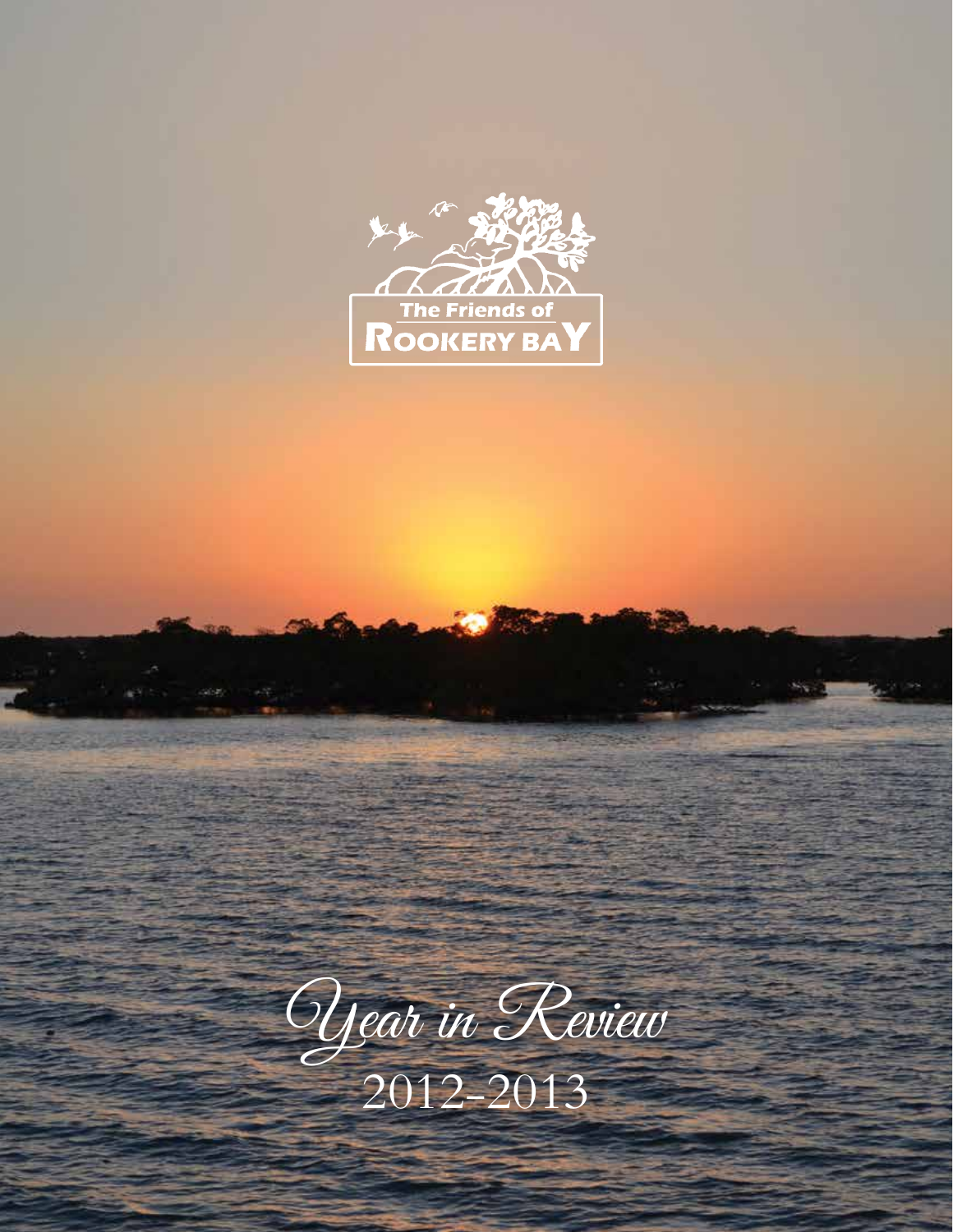Year in Review

Guy Harvey – artist, scientist, diver, angler, conservationist and explorer – served as Honorary Chair of the Friends of Rookery Bay's 4th annual signature fundraiser, the Batfish Bash for the Bay, in March. The event included a silent auction, Olde Florida fare, band and dancing, as well as Patron Party two weeks prior. Thanks to the generosity of our sponsors and guests, we raised \$64,000 to benefit the Reserve's youth and adult education programs.



Fisherman, artist and former host of the "Tarpon Bay Tales" fishing show Alex Suescun shared his experiences during the Reserve's National Estuaries Day celebration in September and the Friends of Rookery Bay annual meeting in March.

Friends of Rookery Bay's mission is to support the Rookery Bay National Estuarine Research Reserve's activities, and the Reserve had many significant achievements during this fiscal year.

In May, the Reserve hosted Greg Munson, Deputy Secretary for DEP's Office of Water Policy as well as the South Florida Water Management District Governing Board and the Big Cypress Basin Board, two organizations that met in Collier County for the first time. The groups discussed the Picayune Strand State Forest restoration project, the first of several

Comprehensive Everglades Restoration Projects to get underway in south Florida. Rookery Bay Reserve is directly downstream of the restoration project and a direct beneficiary of additional freshwater flows that will arrive when the first pumping station comes online in fall. The previous month, Rookery Bay staff and Big Cypress Basin staff visited each other's properties to better understand the impact of the restoration project on both entities. In April, the Reserve celebrated National Everglades Day with dignitaries including Congressman Mario Diaz-Balart; Zach Zampella, Regional Director for Senator Marco Rubio; and Collier County Commissioner Donna Fiala.

Visitors to the Rookery Bay Environmental Learning Center are watching a new film that provides an overview shot from land, water and sky of the Reserve's 110,000 acres. The 10-minute "Rookery Bay – A Special Place" was shot and directed by Elam Stoltzfus with Live Oak Production Group and narrated by Peter Thomas, who both worked on the previous film shown in the Center's auditorium. J. Robert Houghtaling of Marco Island composed the music and score. Fabien Cousteau, Guy Harvey and Clyde Butcher make cameo appearances.

A leatherback sea turtle entangled in a crab trap line approximately three miles west of Caxambas Pass on Marco Island was rescued by resource management staff in cooperation with Florida Fish and Wildlife (FWC) law enforcement. This species is rarely found on Florida's west coast, and staff enjoyed the opportunity to release this endangered species.

When 120 Lely High School students produced video shorts on environmental topics in partnership with Discovery Education, Rookery Bay hosted 22 of the students plus families – along with

Collier County School District Superintendent Kamela Patton and other district faculty – to honor five student teams who received certificates, plaques and goodie bags. The Reserve also hosted its annual "Girls in Science Day," where 15 middle school students enjoyed hands-on learning, a boat trip in the Reserve and science experiments.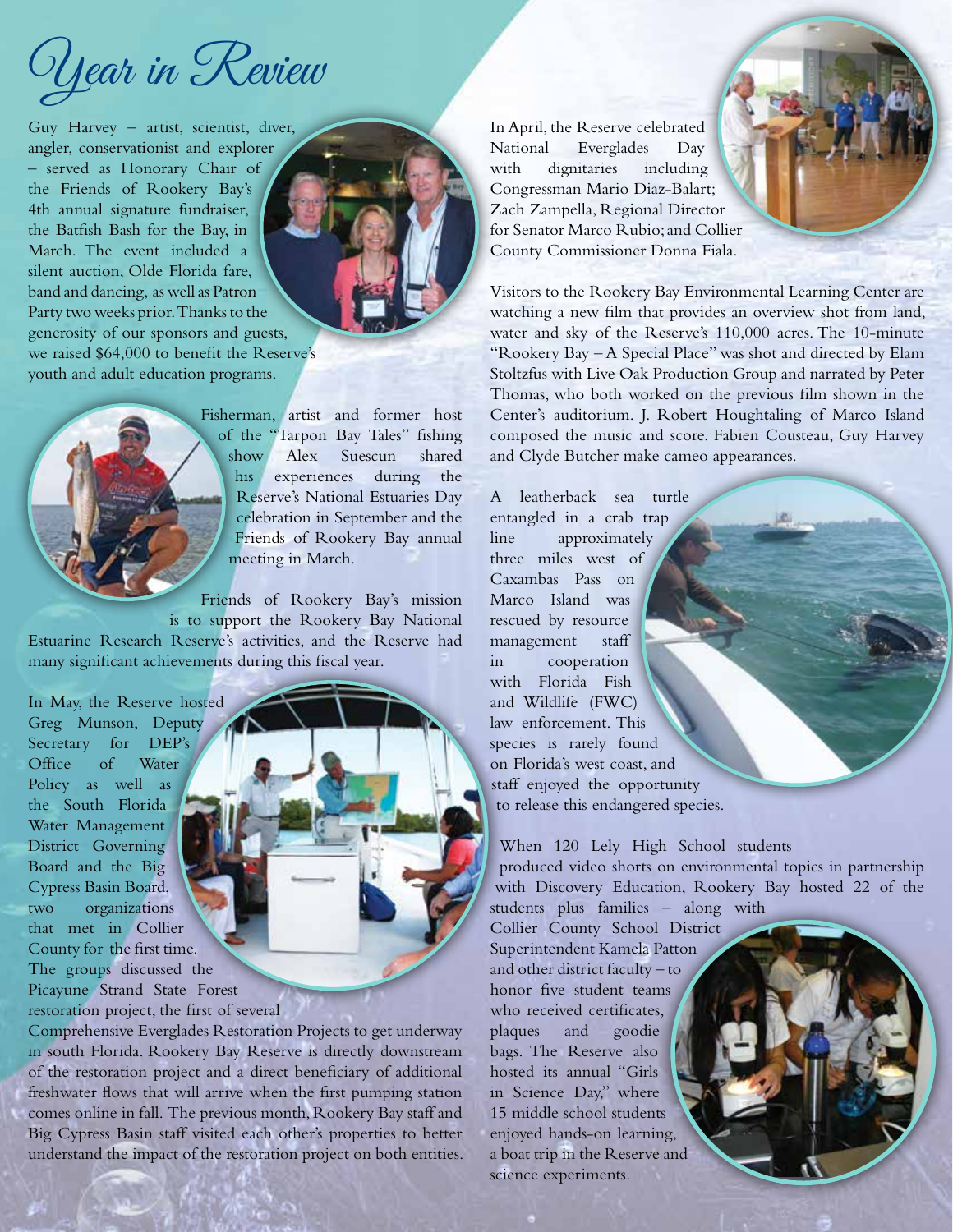$S_{\textit{poundsats}}$   $\epsilon$  Danots  $\sum_{\text{intulate all supports}}$ 

### **Friends of Rookery Bay 25th Anniversary Campaign**

Marilyn McCollister Marco Island Marriott See Mantees Guaranteed John Passidomo Rose Marina Trucks, Inc. Turrell, Hall & Associates, Inc.

### **Commemorative Brick Program**

Alberto Chavez Robert Dunbar Julie Edmister Brian and Carly Gibb David Gordley Robert E. Grinnell Harold "Skip" Lee Amelia Horadam Bob and Vickie Hutchins Gina Lostracco Mike and Linda Kropp Gary Lytton Marilyn McCollister Randy and Deborah McCormick Susan A. Miller Bruce Robertson Jill Schmid Uschi Seyler Up a Creek Kayak Janel Vasallo

### **Corporations and Foundations**

Bond, Schoeneck & King Edison State College Iberiabank Larry Schmidt/Lakeland-Schmidt Stewardship Fund Leadership Collier Foundation Marriott International Microsoft Matching Gifts Program The Arlington of Naples Walmart Foundation

# **Individual Donations**

Ellen Adams Phyllis Andersen Judy Anderson Robert Anderson Dorothy Arnold Hope Bailey Marilyn Bartlett William and Joanne Beach Gene and Sandy Benevenuto Tony Bernosky Diny Bielher Elizabeth Black Troy and Lori Buhs Susan Calkins Richard Capiola Cindy Carroll Ray and Pat Carroll John and Carolyn Chesney Peter and Christine Connors Andrew Cumming Susan Dalton Keith and Barbara Dameron Alice Davis Warren Deakins Charlotte Dijohn Julie Edminster Craig and Kathy Fenton

Terry and Vicki Fisher Chuck Freeman Chuck Gainan Jim Hamburge Roy and Betty Helms Robin Holland Scott Hopkins John and Judy Hushon Bob Jones Allen Kassman Laurence Kenner Albert Knox Mike and Linda Kropp DeWayne Laird Patricia Laird Joe and Kathy Leavesley Tara L. McGras Jim Massa RuthMarie Mitsch Frank and Nancy Mores Michael and Raleigh Morris Nancy Mundth Steve and Lynn Mutart Bill and Jennifer Owens John and Kathleen Passidomo Edith Pendleton Eric Price Alec Pulling Hampton Randolph William Rheiner Bruce Robertson Edson Robertson Peter Rotelle Sam and Amy Saad Emilio and Linda Sadez Nicole Sadez James and Joan Schwai Willard and Phyllis Scott Craig and Karla Seibert Dawn Snyder Anthony and Ashley Soloman Steve and Sharda Spahr Chuck and Susan Stauffer Elam Stoltzfus Paul Tateo Mike and Marta Tighe Al and Sue Turner Milda Vaivada Mary Vertin Michaela Vettermann-Sela Thomas and Lorraine Wagor John and Tasha Wilson Paul and Jory Westberry Barry and Debbie Zvibleman

# **In-Kind**

Naples Daily News Southern Wine & Spirits

#### **Batfish Bash for the Bay Sponsors**

Aggressor Fleet Artistic Science Arthrex Fifth Third Bank Guy Harvey, Inc Hamilton Harbor Yacht Club Iberiabank MarineMax **Minto** 

**Batfish Bash Auction Item Donors**

Aggressor Fleet

Friends of Rookery Bay – a  $501(c)(3)$  non-profit organization – gratefully acknowledges the support received from July 1, 2012 through June 30, 2013. Every effort was made to include all supporters. If you note an omission, please contact friends@rookerybay.org or

Jerry Alajajian Alex Alexander Bay Lady Boat Tours Bob Berlam Frank Berna Black Diamond Golf Club Elizabeth Black Bricktop's Clyde Butcher Calusa Pines Golf Club Camellia Street Grill Capri Fish House Captains Lodge and Villas Ray and Pat Carroll Amy Cason CI's on the Bay Cedar Bay Yacht Club Joe Conforti Donald Day Lee Edmiston Everglades National Park Boat Tours Terry Fisher Florida Panther National Wildlife Refuge Guana Tolomato Matanzas National Estuarine Research Reserve Golf Club of the Everglades Dennis Goodman Great Bay National Estuarine Research Reserve Guy Harvey Foundation Hair Design by Avantgarde Hair on the Bay Jack Hanna Havana Cafe Hawthorne Suites Hideout Golf Club Patrick Higgins Hilton Marco Island Beach Resort Hilton Naples John and Judy Hushon Hyatt Place Isles of Capri Marina Ivey House Chris Kelly Jack Kenner Kara Laufer Charlie Lostracco Rebecca Maddox Marco Island Marriott Beach Resort Marco Island Sea Excursions Marco Island Sunshine Booksellers Marco Island Water Sports Doug McLarty MiraMare Ristorante Steve and Lynn Mutart Naples Bay Resort Boat Rentals Naples Harbour - Florida Marina Club Naples Kayak Company Naples Outfitters Company Naples Players Naples Soap Company Old Naples Surf Shop Debra Parfitt Jane and Ronald Peterson Robert of Philadelphia Bruce Robertson Rookery Bay National Estuarine Research Reserve Russell's Clambakes **SCUBAdventures** Emilio and Linda Sadez

Keith Sahm Jose Sanchez Ted Sanchez

Dona Schulte Craig and Karla Seibert Scott Smith Stock Development Elam Stoltzfus Summerfields Tarpon Bay Explorers The Arlington of Naples The Clay Place The Golf Club at Fiddler's Creek Nancy Thorsen Treviso Bay Golf Club Trianon Hotel Old Naples Todd Turrell Up A Creek Kayak Tours Vergina Joseph Wendt Randy Wayne White

# **Members**

*Membership in Friends of Rookery Bay offers many benefits to our supporters while ensuring that these contributions help the Friends support the scientists and educators working at Rookery Bay Reserve. Members at our highest support levels are recognized in our annual report. Learn more about membership and renew online at rookerybay.org/support/membership.*

## **Panther**

Barry Berg Jennifer Kayne Marco Island Marriott Beach Resort Marine Industries Association John Passidomo Frankie Willis

### **Manatee**

Ellen Hill Pelican Bay Rotary Club, Inc. William Rheiner Rose Marina Turrell, Hall & Associates, Inc.

### **Patron**

Robert Davidson and Lynn Yaeger John Epifanio Allen Kassman George and Lynn Sarkus Mary Shevlin John and Marge Tunnell Timothy Webster

### **Contributing**

AJ and Kelly Baldwin Mary Noe and Kevin Castel Kathy Cookman James Cronin Craig and Kathy Fenton Linda and Mike Kropp Robert and Coyeen Lawton Jon and Marilyn McCollister Steve Mutart Albert and Pat Nolan-Knox Janet Price Gary Thomas Richard Walker Tom and Joyce Watts-Fletcher Paul Westberry Tom and Shirley Woolaway